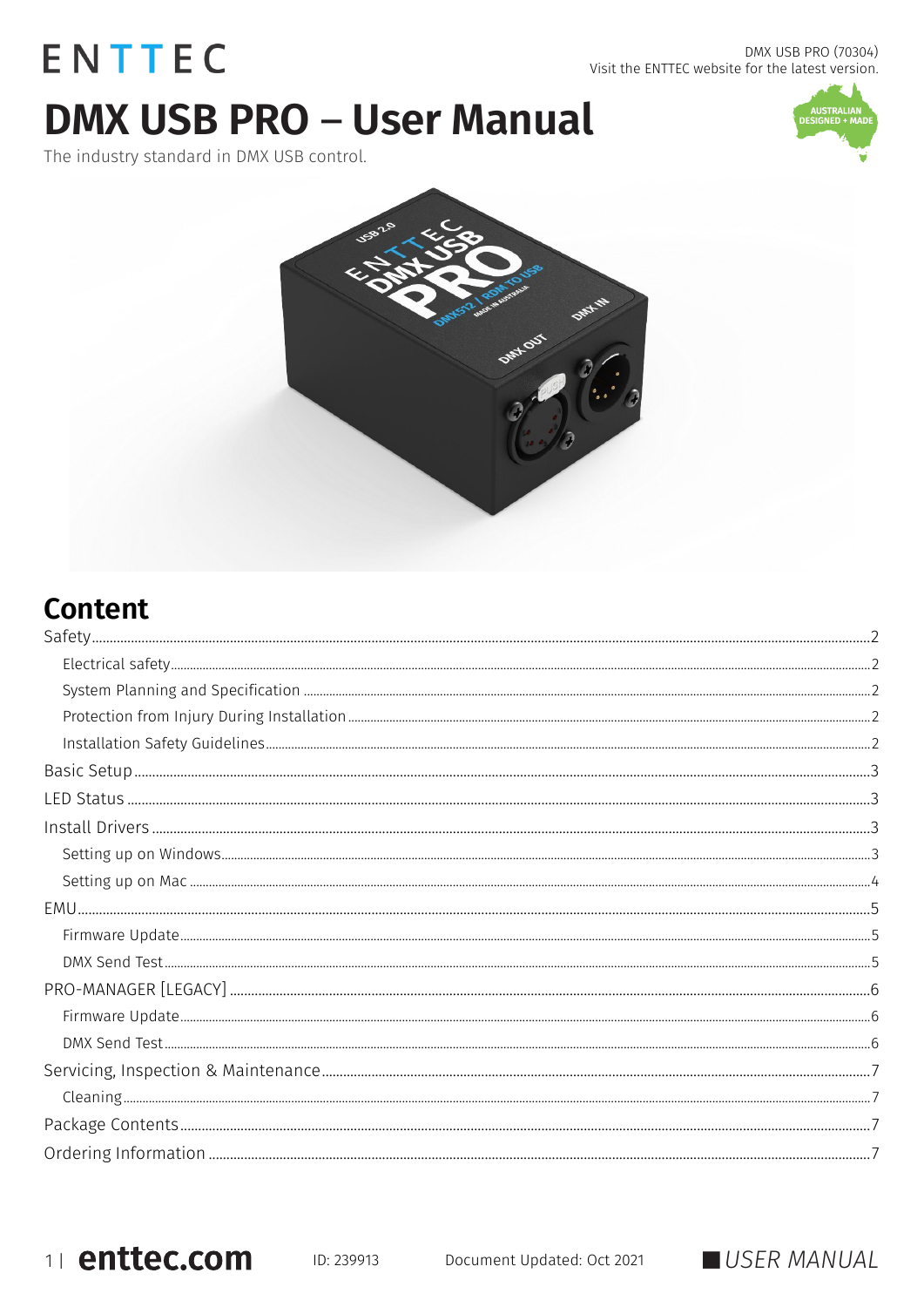# <span id="page-1-0"></span>**Safety**

**Ensure you are familiarized with all key information within this guide and other relevant ENTTEC documentation before specifying, installing, or operating an ENTTEC device. If you are in any doubt about system safety, or you plan to install ENTTEC device in a configuration that is not covered within this guide, contact ENTTEC or your ENTTEC supplier for assistance.** 

**ENTTEC's return to base warranty for this product does not cover damage caused by inappropriate use, application, or modification to the product.**

#### <span id="page-1-1"></span>**Electrical safety**



- This device must be operated in accordance with applicable national and local electrical and construction codes.
- This device can be damaged by excess voltage outside the operating range defined within this products datasheet.
- To reduce the risk of fire or electrical faults do not exceed the ratings and limitations defined in the product datasheet or this guide.
- Ensure there are no opportunities for cables to short circuit and cabling cannot be snagged or pulled.
- Do not over stretch cabling to the device's connectors and ensure that cabling does not exert force on the PCB.
- $\blacksquare$  Isolate your installation from power immediately if accessories power cables or connectors is in any way damaged, defective, shows signs of overheating or are wet.
- Remove power from this product during cleaning or when it is not in use.
- Do not connect this device to a dimmer pack or mains electricity.
- Do not connect any of this device's V- or GND connectors to earth.
- Ensure your installation is protected from short circuits and overcurrent.
- Ensure all connections are complete and secure before providing power to the device.

#### <span id="page-1-2"></span>**System Planning and Specification**

- To contribute to an optimal operating temperature, where possible keep this device out of direct sunlight.
- This unit has an IP20 rating and is not designed to be exposed to moisture or condensing humidity.
- **E** Ensure this device is only operated within the specified ranges within the product datasheet.

#### <span id="page-1-3"></span>**Protection from Injury During Installation**

- Always use suitable personal protective equipment when installing ENTTEC products.
	- Once installation is completed, check that all hardware and components are securely in place and fastened to supporting structures if applicable.

#### <span id="page-1-4"></span>**Installation Safety Guidelines**



- The device is convection cooled, ensure it receives sufficient airflow so heat can be dissipated.
- Do not cover the device with insulating material of any kind.
- Do not operate the device if the ambient temperature exceeds that stated in the device specifications.
- Do not cover or enclose the device without a suitable and proven method of dissipating heat.
- $\blacksquare$  Do not install the device in damp or wet environments.
- Do not modify the device hardware in any way.
- Do not use the device if you see any signs of damage.
- Do not handle the device in an energized state.
- Do not crush the device during installation.
- Do not sign off a system without ensuring all cabling to the device and accessories has been appropriately restrained, secured and is not under tension.



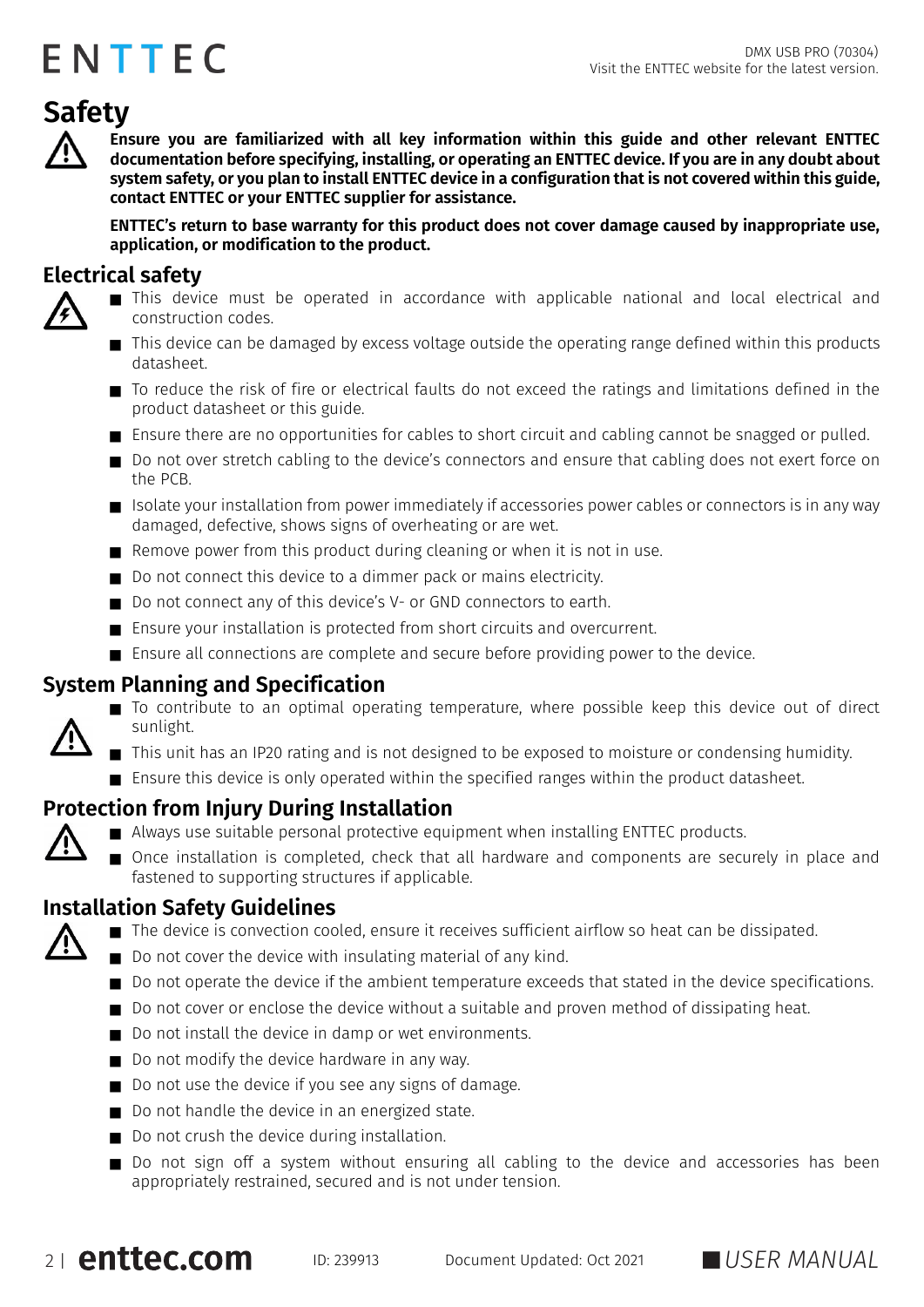## <span id="page-2-0"></span>**Basic Setup**

- Install and configure the Driver software on your Windows™, Linux™ or Mac™ computer.
- Methods can vary between Operating systems, but the end result is the same: once installed correctly, the drivers will allow software to communicate with the DMX USB PRO.
- Connect the DMX USB PRO to your computer (USB) and the DMX512 control network (DMX cable).
- Load the control software of your choice onto the computer. You can choose between open-source (free) and professional (paid) programs. More information is available at [enttec.com/dmxubspro](http://www.enttec.com/dmxubspro)
- Run the software and create your show.
- For troubleshooting and testing DMX USB PRO, install and run PRO-Manager.

## <span id="page-2-1"></span>**LED Status**

The DMX USB PRO comes with a green LED indicator located on the left of the USB port. It behaves as following:

- 1. Blinks once on USB connection: signifies that the DMX USB PRO is powered on and ready. After blinking once, it will remain off, until DMX is sent or received.
- 2. Blinks continuously: signifies DMX is being sent or received by the DMX USB PRO.
- 3. Stays on always (no blinking): signifies error mode, DMX USB PRO needs to be restored.
- 4. Stays off always: normal mode, waiting for software to instruct it to perform DMX operation.

## <span id="page-2-2"></span>**Install Drivers**

DMX USB PRO is supported by FTDI drivers for the following Operating Systems:

- Windows 10, Windows 8, Windows7, Windows XP, Windows Server 2003, Windows Vista, Windows Server 2008, Windows Server 2008 R2. (32 bit and 64-bit versions)
- Mac OS X (Mac OS X 10.4 or later).
- Linux Raspberry Pi is supported, others need drivers (please check FTDI for details)

#### To proceed, you need the driver setup file, which is available from:

- Download PRO-Manager (includes the driver setup) from the ENTTEC 70304 website
- For latest drivers and OS support, please visit FTDI website, https://ftdichip.com/drivers/d2xx-drivers/

## <span id="page-2-3"></span>**Setting up on Windows**

Execute the setup file and let the drivers install on your Windows machine. If using PRO-Manager setup, click Yes when prompted to install FTDI Drivers

Click on Extract and follow the setup procedure by clicking Next. It will go through the drivers install process and copy the needed files.

Once done it will show the completion screen, highlighting that the drivers have been installed correctly

In most cases the USB port you plug the DMX USB PRO in to will automatically fall into an acceptable range with respect to the other elements of your computer's communications ports, but if you are having problems or conflicts between the ports, here is what you can do to change the COM port.



Before making any changes. it is advisable to keep a record of which serial port has been used in each attempt to configure the hardware and drivers. That way you will be able to retrace your steps should you decide to go back and try something again but with different settings elsewhere.





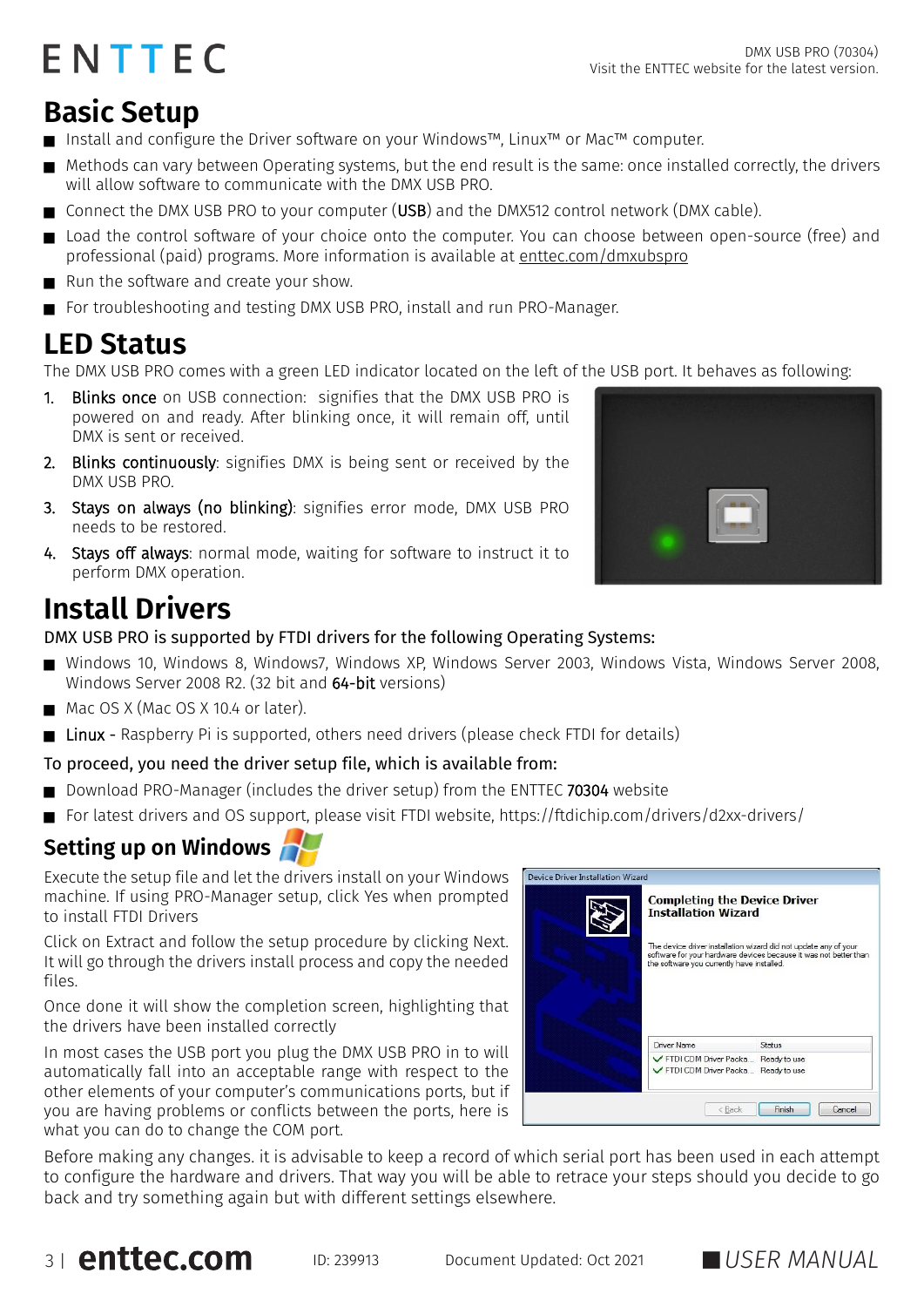## **Device Manager**

Open Device Manager on your Windows machine. (*Control Panel* → *Device Manager*) Expand the "*Ports*" section, and identify the DMX USB PRO, which usually is "*USB Serial Port*"

| Network adapters                           |  |  |  |  |  |  |
|--------------------------------------------|--|--|--|--|--|--|
| Broadcom NetLink (TM) Gigabit Ethernet     |  |  |  |  |  |  |
| VMware Virtual Ethernet Adapter for VMnet1 |  |  |  |  |  |  |
| VMware Virtual Ethernet Adapter for VMnet8 |  |  |  |  |  |  |
| Ports (COM & LPT)                          |  |  |  |  |  |  |
| Communications Port (COM1)                 |  |  |  |  |  |  |
| USB Serial Port (COM88)                    |  |  |  |  |  |  |

#### Right click on it and select *Properties*.

Under "*Port Settings"*, click on "*Advanced*", and you can then change the COM Port No. under this screen:

| COM Port Number:<br>COM88                                                |           |                               | <b>OK</b>               |
|--------------------------------------------------------------------------|-----------|-------------------------------|-------------------------|
| <b>LISR Transfer Sizes</b>                                               |           |                               | Cancel                  |
| Select lower settings to correct performance problems at low baud rates. |           |                               | <b>Defaults</b>         |
| Select higher settings for faster performance.                           |           |                               |                         |
| Receive (Bytes):                                                         | 4096<br>- |                               |                         |
| Transmit (Bytes):                                                        | 4096      |                               |                         |
| <b>BM Options</b>                                                        |           | Miscellaneous Options         |                         |
| Select lower settings to correct response problems.                      |           | Serial Enumerator             | $\overline{\mathbf{v}}$ |
| Latency Timer (msec):                                                    | 16        | Serial Printer                | E                       |
|                                                                          |           | Cancel If Power Off           | 豜                       |
| Timeouts                                                                 |           | Event On Surprise Removal     |                         |
| Minimum Read Timeout (msec):                                             | <b>a</b>  | Set RTS On Close              | ger.                    |
| Minimum Write Timeout (msec):                                            |           | Disable Modem Ctrl At Startup | F                       |

## <span id="page-3-0"></span>**Setting up on Mac**

Download and install PRO-MANAGER on your Mac. For OSX 10.7 – OSX 10.10, FTDI "D2XX" drivers are copied by PRO-MANAGER and made ready for use.

From OSX 10.11 onwards, 3<sup>rd</sup> party drivers are not needed. Just install PRO-MANAGER to test your USB PRO. Apple's USB drivers are supported by ENTTEC USB PRO from OSX 10.11 onwards.

Follow detailed instructions on how to do this, using FAQ/Support links on the ENTTEC DMX USB PRO webpage: [www.enttec.com/dmxubspro](http://www.enttec.com/dmxubspro)

For driver problems with 3rd party Apps, please contact their respective support for more details.

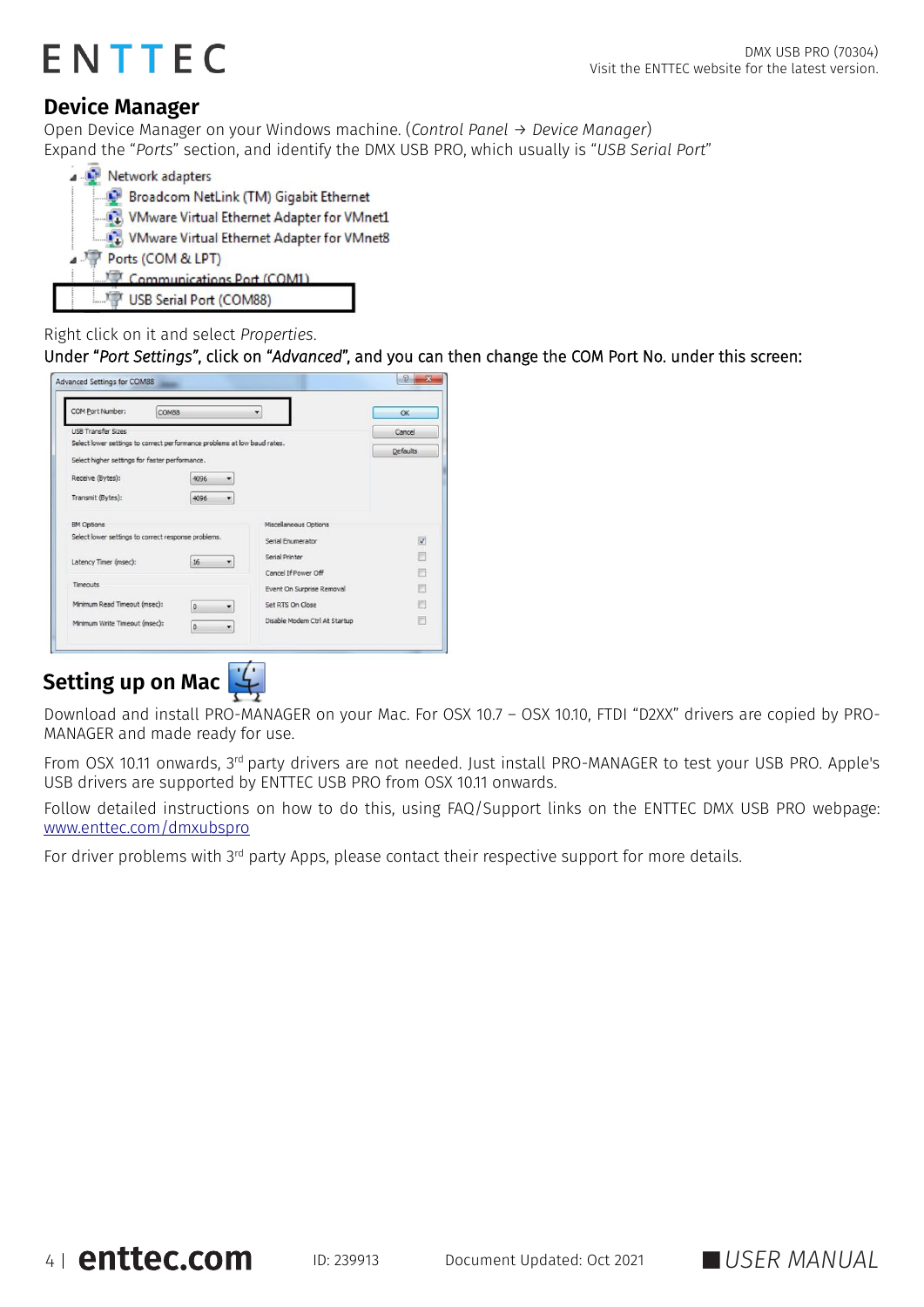## <span id="page-4-0"></span>**EMU**

EMU is ENTTEC's free app to configure, test and update DMX USB PRO. You can download EMU for Windows or Mac from ENTTEC website.

■ Use this App to test your DMX USB PRO, change default parameters (Refresh rates, Break Time), test DMX Send.

From the EMU settings' output tab, you can search for ENTTEC products connected to your computer. Once EMU discovers it, click the setting icon to begin communication.

*Tech tip video: [https://www.youtube.com/watch?v=Wnfl8kSBy\\_A&ab\\_channel=ENTTEC](https://www.youtube.com/watch?v=Wnfl8kSBy_A&ab_channel=ENTTEC)*

#### <span id="page-4-1"></span>**Firmware Update**

The following steps will guide you on how to update the firmware, use this procedure to reset the DMX USB PRO if it ever gets stuck or stops responding.

- Firmware 1.44 is for DMX only (recommended)
- Firmware 2.4 is for RDM and DMX

From EMU interface, click on "Select Firmware file" to select from drop down list for default firmware option, or download FW from ENTTEC website and locate it manually with "Choose File". Firmware 2.4 is needed, if DMX USB PRO is to be used with RDM Controller Application

After selecting the firmware file, click on the "Update Firmware" button and let the update proceed. Do not disconnect the USB until the update is complete. The update progress is displayed on the webpage.

Once finished, the page will automatically refresh, and device information will be updated to reflect the updated firmware.

### <span id="page-4-2"></span>**DMX Send Test**

EMU can also be used to test selected DMX channels by sending DMX through DMX USB PRO.

First patch a 'dummy' fixture on any DMX channel of your choice. *EMU patching introduction video: https://www.youtube.com/watch?v=7EPm0vBPnNo&ab\_channel=ENTTEC*

Once done, return to homepage and drag the needed faders and click 'Enabled' on settings' output tab to test DMX output. USB logo will light up on the top left to indicate output to DMX USB PRO on EMU.

With your fixtures connected to the DMX output of the DMX USB PRO, you will see the desired effect for the value of the channel you change. For example, a fixture setup with intensity on Ch10, and R,G,B on Ch 1,2,3 - when you change the values on these channels you will see the effect on your fixtures. This can be used to test that your DMX USB PRO is working as expected.

After testing, you must close EMU, and then open any lighting control software to use DMX USB PRO.

| $\mathbf{C}$ enu $\mathbf{C}$<br>Show 1 BANKS 1 Main 1                                                                                               |               |                      |                |                       |                      |      |         |
|------------------------------------------------------------------------------------------------------------------------------------------------------|---------------|----------------------|----------------|-----------------------|----------------------|------|---------|
| <b>MACROS</b><br><b>CLEAR</b>                                                                                                                        | <b>OUTPUT</b> | AUDIO<br>LICENSE     | <b>UPDATES</b> | ABOUT                 |                      |      |         |
| Generic (3Ch) DMX1 $\equiv$<br>Generi (3Ch) DMX10 $\equiv$<br><b>BLUE</b><br><b>RED</b><br><b>GREEN</b><br><b>GREEN</b><br><b>BLUE</b><br><b>RED</b> |               | Rescan for devices   | Show on start: |                       | ArtNet refresh rate: |      | 44<br>÷ |
| $255$<br>255<br>255<br>255                                                                                                                           | EMU<br>Uni    | Device name          | Output<br>Type | Output<br>Uni         | Destination          | Conf | Enabled |
| $\Omega$                                                                                                                                             | $\mathbf{1}$  | DMX USB PRO 02318623 | <b>DMX</b>     | $\boldsymbol{\theta}$ | COM7                 | €    |         |
|                                                                                                                                                      |               |                      | <b>OK</b>      | Cancel                |                      |      |         |

| UUIPUI                                                  | HUDIO MIDI LILENSE OPDHIES                          |    |                  | HROO I                         |  |                      |                              |                 |
|---------------------------------------------------------|-----------------------------------------------------|----|------------------|--------------------------------|--|----------------------|------------------------------|-----------------|
|                                                         | Rescan for devices                                  |    | Show on start: ( |                                |  | ArtNet refresh rate: |                              | 44<br>÷         |
| <b>EMU</b><br>Uni                                       | Device name                                         |    | Output<br>Type   | Output<br>Uni                  |  | Destination          | Conf                         | Enabled         |
| $\mathbf{1}$                                            | DMX USB PRO 02318623                                |    | <b>DMX</b>       | $\bullet$                      |  | COM7                 | ۞                            |                 |
|                                                         |                                                     |    |                  |                                |  |                      |                              |                 |
|                                                         |                                                     |    |                  |                                |  |                      |                              |                 |
|                                                         |                                                     |    |                  |                                |  |                      |                              |                 |
|                                                         |                                                     |    |                  |                                |  |                      |                              |                 |
|                                                         |                                                     |    |                  |                                |  |                      |                              |                 |
| <b>DMX USB PRO: COM7</b>                                |                                                     |    |                  |                                |  |                      |                              |                 |
|                                                         |                                                     |    |                  |                                |  |                      |                              |                 |
|                                                         |                                                     |    |                  | Current firmware version: 1.44 |  |                      |                              |                 |
|                                                         | <b>Select Firmware File</b>                         | or | Choose file      | <b>Select Firmware File</b>    |  |                      |                              | Update Firmware |
|                                                         |                                                     |    |                  |                                |  |                      |                              | 0%              |
|                                                         | <b>DMX Port Parameters</b>                          |    |                  |                                |  |                      |                              |                 |
|                                                         |                                                     |    |                  |                                |  |                      |                              |                 |
| <b>Break Time (microseconds)</b><br>default: 96 (usec)  |                                                     |    |                  |                                |  | 9                    | $x 10.67 = 96$               | (usec)          |
| Mark After Break (MAB in microseconds):                 |                                                     |    |                  |                                |  | 1                    | $x 10.67 = 10$               | (usec)          |
| default: 10 (usec)<br>Packet Refresh Rate (per second): |                                                     |    |                  |                                |  |                      |                              |                 |
|                                                         | default: 40 (per sec) or Set 0 For Fastest possible |    |                  |                                |  | 40                   | $\hat{\mathbb{C}}$ (per sec) |                 |
|                                                         |                                                     |    |                  |                                |  |                      |                              |                 |
|                                                         |                                                     |    |                  |                                |  |                      |                              |                 |
|                                                         | Get DMX Parameters                                  |    |                  | Set DMX Parameters             |  |                      | Close                        |                 |

5 <sup>|</sup> ID: 239913 Document Updated: Oct <sup>2021</sup> *USER MANUAL*

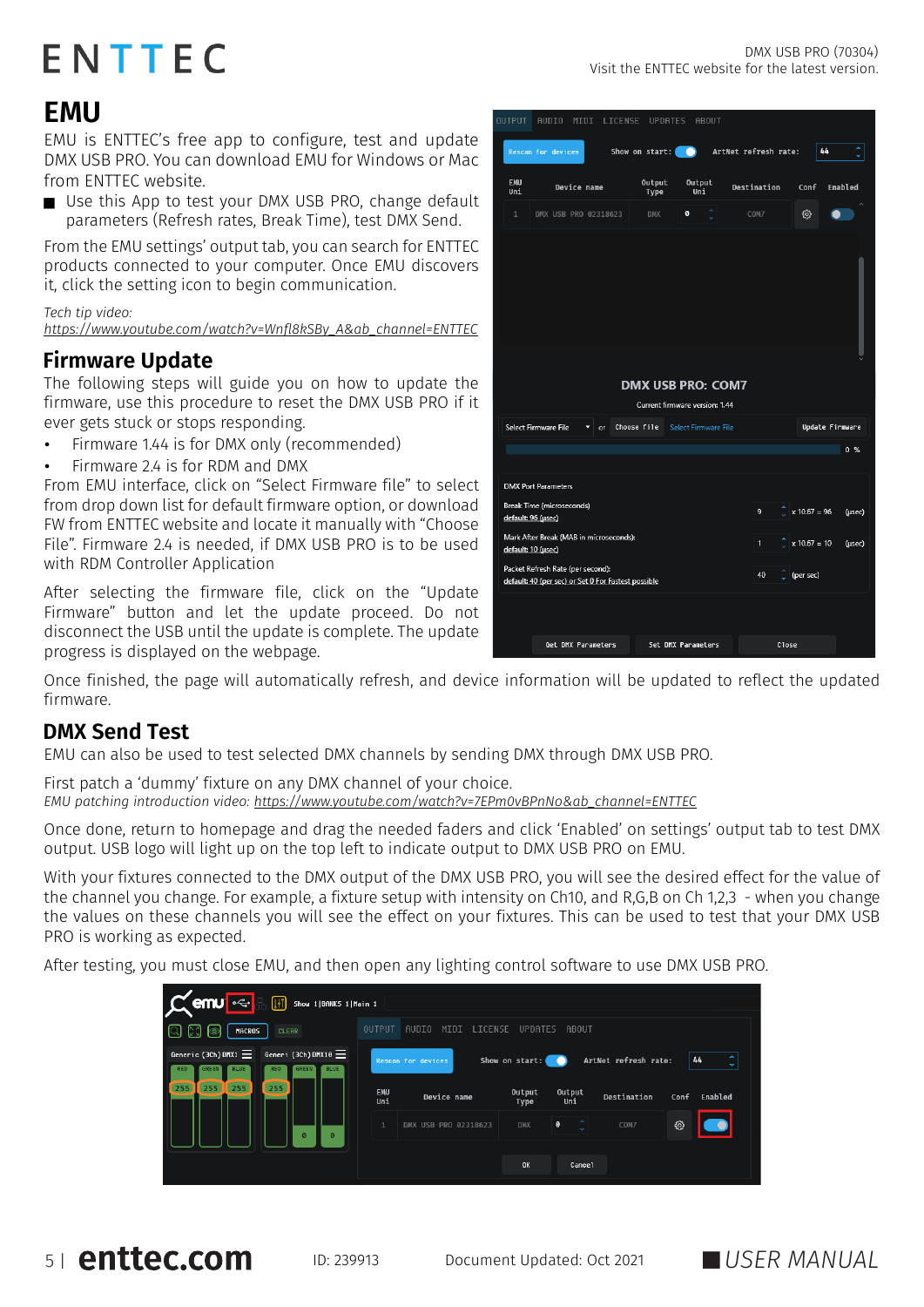## <span id="page-5-0"></span>**PRO-MANAGER [LEGACY Software]**

ENTTEC provides a free cross-platform app to configure, test and update DMX USB PRO. You can download the latest version for Windows or Mac from ENTTEC website.

- Use this App to test your DMX USB PRO, change default  $\mathbf{F}$ parameters (Refresh rates, Break Time), test DMX Send and Receive.
- This App is merely a troubleshooting tool and not Lighting Control software
- **PRO-Manager runs inside a browser window, and it** opens up the page by default, however you can also use this address in your browser <http://localhost:55555/>

From the PRO-Manager Home page, you can click the 'Find Devices' button to search for ENTTEC products connected to your computer. Once Pro manager discovers it, select it from the dropdown box to begin communication.

|                                                  | DMX USB PRO . EN110374 |                 | ۷                  | DMX PRO (02110374) / Firmware: 2.4 |                           |
|--------------------------------------------------|------------------------|-----------------|--------------------|------------------------------------|---------------------------|
| <b>Devices</b>                                   | <b>Settings</b>        | <b>DMX</b> Send | <b>DMX Receive</b> | Standalone                         | <b>MIDI</b>               |
|                                                  |                        |                 |                    |                                    | <b>DEVICE INFORMATION</b> |
| Device Serial No:                                |                        |                 | 02110374           |                                    |                           |
| Device Firmware:                                 |                        |                 | 24                 |                                    |                           |
| <b>Device Type:</b><br><b>Device Capability:</b> |                        |                 | DMX PRDM           | <b>EMANISTIC</b><br>CERE IS        |                           |
|                                                  |                        |                 |                    |                                    |                           |

### <span id="page-5-1"></span>**Firmware Update**

The following steps will guide you on how to update the firmware, use this procedure to reset the DMX USB PRO if it ever gets stuck or stops responding.

- Firmware 1.44 is for DMX only (recommended)
- Firmware 2.4 is for RDM and DMX



From the home page of PRO-Manager, select the firmware from the drop-down "Select firmware File" and Click on "Update firmware"

|                                                                        | <b>FIRMWARE UPDATE</b>       |
|------------------------------------------------------------------------|------------------------------|
|                                                                        |                              |
| Firmware update in progress, please do not unplug device or interrupt. |                              |
|                                                                        |                              |
| Jpdate:                                                                |                              |
|                                                                        |                              |
|                                                                        | Firmware update status: 72 % |

Once Finished, the page will automatically refresh, and device information will be updated to reflect the updated firmware.

Firmware 2.4 is needed, if DMX USB PRO is to be used with RDM Controller Application

### <span id="page-5-2"></span>**DMX Send Test**

PRO-Manager can also be used to send pre-set DMX  $\Gamma$ patterns or test selected DMX channels by sending DMX through the DMX USB PRO.

Select the "DMX Send" page from the top-menu and from DMX Send page, select "Faders", and drag the needed Channel faders to test the DMX output.

With your fixtures connected to the DMX output of the DMX USB PRO, you will see the desired effect for the value of the channel you change. For example, a fixture setup with intensity on Ch10, and R,G,B on Ch 4,5,6 - when you change the values on these channels you will see the effect on your fixtures.

This can be used to test that your DMX USB PRO is working as expected.

After testing, you must close PRO-Manager, and then open any lighting control software to use DMX USB PRO.

| <b>Devices</b>       |     | <b>Settings</b>       |                      | <b>DMX Send</b> |     | <b>DMX Receive</b> |    | <b>Standalone</b> |     | <b>MIDI</b>            |
|----------------------|-----|-----------------------|----------------------|-----------------|-----|--------------------|----|-------------------|-----|------------------------|
|                      |     |                       |                      |                 |     |                    |    |                   |     | <b>DMX SEND:</b>       |
| Source:              |     | <b>From Faders</b>    | $\overline{\bullet}$ |                 |     |                    |    |                   |     |                        |
| Output:              |     | Enabled $\Rightarrow$ |                      |                 |     |                    |    |                   |     |                        |
|                      |     |                       |                      |                 |     |                    |    |                   |     |                        |
| <b>Master Fader:</b> |     |                       |                      |                 |     |                    |    | 91%               |     |                        |
|                      |     |                       |                      |                 |     |                    |    |                   |     |                        |
|                      |     |                       |                      |                 |     |                    |    |                   |     | <b>CHANNEL FADERS:</b> |
| 141                  | 130 | 191                   | 198                  | 169             | 175 | 133                | 96 | 146               | 147 | 175                    |
|                      |     |                       |                      |                 |     |                    |    |                   |     |                        |
|                      |     |                       |                      |                 |     |                    |    |                   |     |                        |
|                      |     |                       |                      |                 |     |                    |    |                   |     |                        |
|                      |     |                       |                      |                 |     |                    |    |                   |     |                        |
|                      |     |                       |                      |                 |     |                    |    |                   |     |                        |
|                      |     |                       |                      |                 |     |                    |    |                   |     |                        |
|                      |     |                       |                      |                 |     |                    |    |                   |     |                        |
|                      |     |                       |                      |                 |     |                    |    |                   |     |                        |
|                      |     |                       |                      |                 |     |                    |    |                   |     |                        |